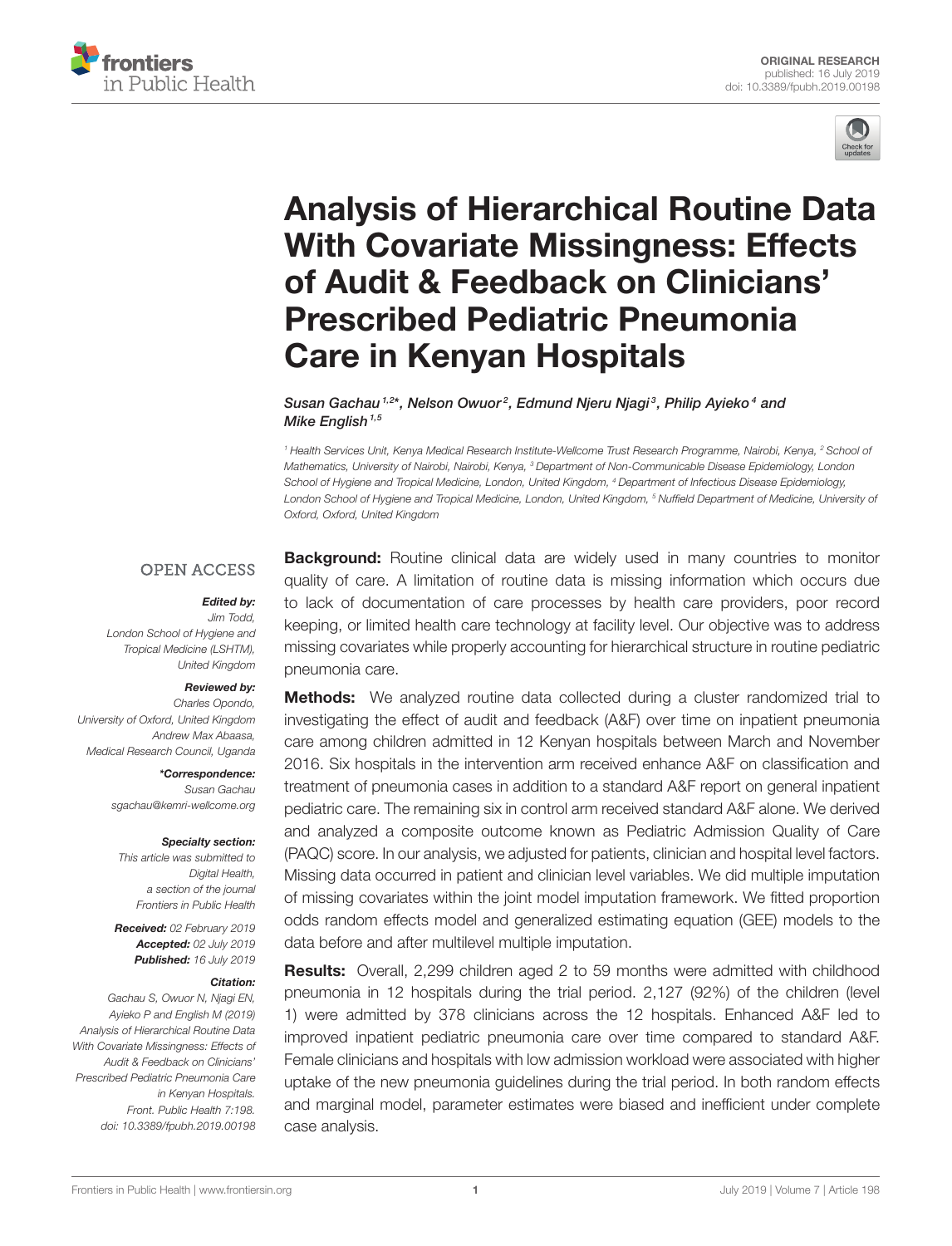Conclusions: Enhanced A&F improved the uptake of WHO recommended pediatric pneumonia guidelines over time compared to standard audit and feedback. When imputing missing data, it is important to account for the hierarchical structure to ensure compatibility with analysis models of interest to alleviate bias.

Keywords: missing data, multiple imputation, PAQC score, routine data, audit and feedback, pediatrics

## INTRODUCTION

Routine data are widely used in many countries to monitor quality of care and to inform intervention programmes for better patients' health outcomes [\(1\)](#page-10-0).

Routine data can also be used to highlight areas of concern in clinical performance thus prompting actions and strategies to improve practice at individual or institutional levels [\(2\)](#page-10-1). Prior studies show that quality of care vary across place and time in spite of standard clinical guidelines [\(3\)](#page-10-2). These variations can be attributed to multiple factors including changes in clinical guidelines, degree of task complexity, and patient's characteristics, clinician characteristics in addition to organizational and contextual factors at hospital level [\(3](#page-10-2)[–5\)](#page-10-3). Between 2013 and 2014, the Kenya Medical Research Institute-Wellcome Trust Research Programme in collaboration with the Ministry of Health, the Kenya Pediatric Association and 14 county-level hospitals initiated a partnership known as the Clinical Information Network (CIN). The main aim of CIN is to collect and use routine pediatric data to promote adoption and adherence to recommended clinical practices through audit and feedback (A&F) cycles [\(3,](#page-10-2) [5](#page-10-3)[–7\)](#page-10-4). While such data from multiple sites enhance generalization of results to wider population, it leads to complex hierarchical data structures, for instance, patients clustered within clinicians, who are then clustered within hospitals.

Besides complex structures, routine data are subject to missing information at any level of hierarchy. Missing information may occur due to lack of documentation of care processes by health care providers, poor record keeping, or limited health care technology at facility level [\(1,](#page-10-0) [8,](#page-10-5) [9\)](#page-10-6). In the occurrence of missing data, appropriate missing data methods at analysis stage are recommended to avoid biased results [\(10\)](#page-10-7) informing clinical policies and ultimately leading to poor patients care and outcomes [\(11\)](#page-10-8).

In the recent past, there has been an increase in literature on quality of care among children admitted with common childhood illnesses in low and middle income countries [\(3,](#page-10-2) [12–](#page-10-9) [15\)](#page-10-10). However, majority of the studies account for variation at patient and hospital levels ignoring variation due to clinicians characteristics in spite of their critical role in delivery of routine care [\(16\)](#page-10-11). Besides, missing data is a common problem across these studies. Majority of the studies report using complete case analysis [\(13,](#page-10-12) [17,](#page-10-13) [18\)](#page-10-14) and multiple imputation [\(15,](#page-10-10) [19,](#page-10-15) [20\)](#page-11-0). A major limitation of complete case records is biased and inefficient parameter estimates due to information loss. In studies where multiple imputation is used to handle missing data, the nature and details of the imputation model are rarely reported posing uncertainty about conclusions and barriers for replicate analyzes. Furthermore, when missing data occur in multilevel data context, incompatibility between the imputation model and the analysis models potentially leads to biased estimates, underestimated cluster level variances, and overestimated individual level variances [\(10,](#page-10-7) [21](#page-11-1)[–23\)](#page-11-2). For example, incompatibilities occur when the imputation model assumes data are single level (i.e., ignoring multilevel structure) while the analysis model of interest is multilevel.

In this study, we aim to address missing covariates while properly accounting for hierarchical structure in inpatient routine data set, that is, patients nested within clinicians who are then nested within hospitals. Specifically, we analyze data from a cluster randomized trial investigating the effect of enhanced audit and feedback on clinicians' prescribed pediatric pneumonia care in Kenyan hospitals. To achieve this objective, we construct and analyze pneumonia Pediatric Admission Quality of Care (PAQC) score adapted to new WHO recommendations on assessment and treatment of inpatient pediatric pneumonia cases. PAQC score is a newly developed ordered composite measure used to benchmark quality of care among children admitted with common childhood illnesses in low and middle income settings.

The remainder of this paper is structured as follows: In the Methods section we present a description of pneumonia trial data followed by statistical analysis methods for cluster correlated and missing data methods, respectively. Thereafter, we present results before and after multiple imputation and conclude with a discussion.

## **METHODS**

## Study Design

In this study we analyzed data from a cluster randomized trial conducted by KEMRI-Wellcome Trust Research programme between March 2016 and November 2016. Details of the trial and the study population are described in full elsewhere [\(5,](#page-10-3) [24\)](#page-11-3). In summary, the trial was embedded within the larger CIN study (ongoing) [\(6,](#page-10-16) [7,](#page-10-4) [25\)](#page-11-4). The primary goal of the trial was to investigate whether enhanced audit and feedback improved quality of inpatient pediatrics pneumonia care (i.e., assessment, diagnosis, and treatment of childhood pneumonia) in Kenyan hospitals following new pneumonia guidelines recommended by the World Health Organization (WHO) in 2013 [\(26\)](#page-11-5). Six hospitals were randomized to receive a standard audit and feedback report on general inpatient pediatric care (control arm). The remaining six hospitals received a standard audit and feedback report in addition to an enhanced audit and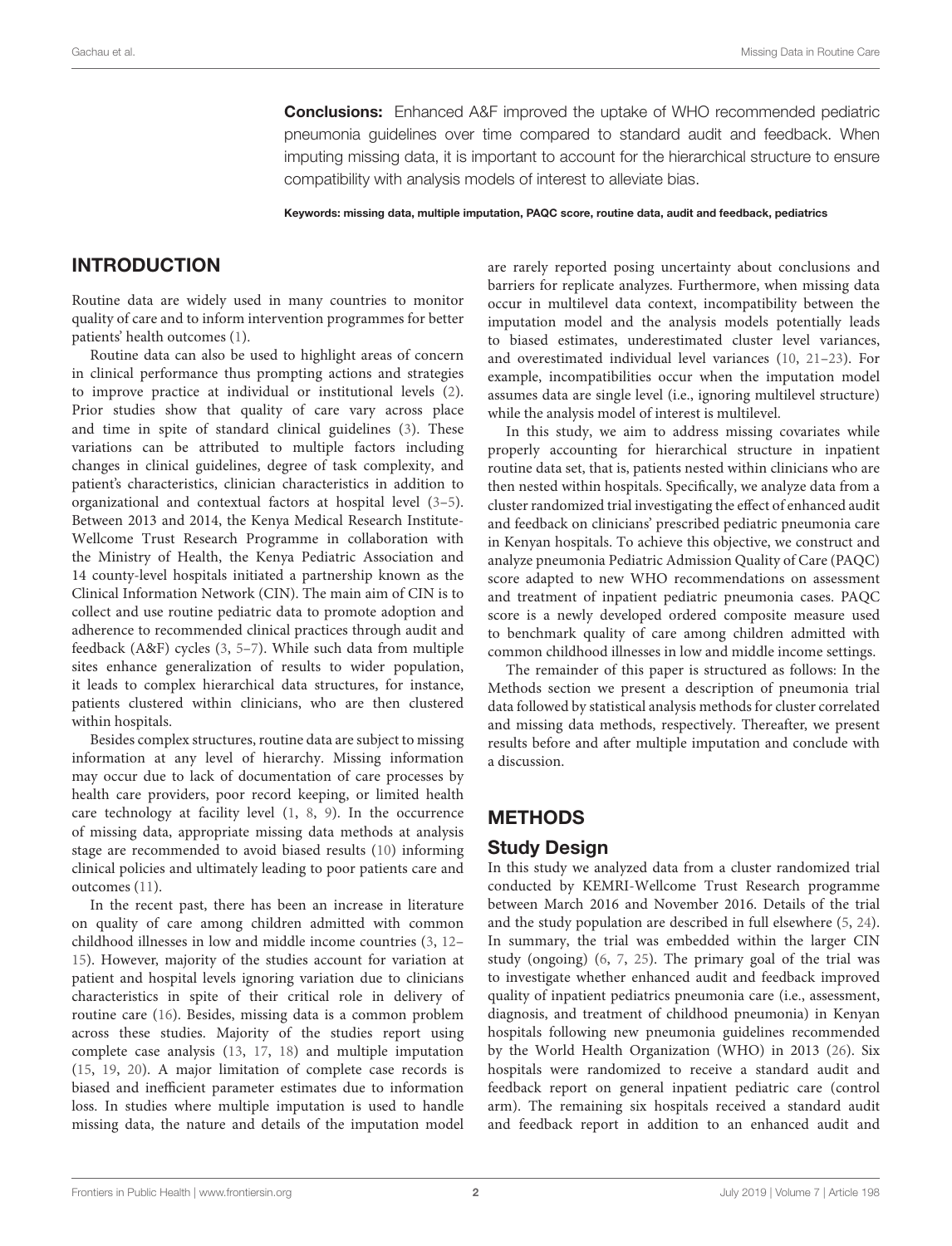feedback targeting assessment, classification and treatment of pneumonia cases (intervention arm) [\(5,](#page-10-3) [24\)](#page-11-3). Trained data clerks abstracted routine data from the medical records into Research Electronic Data Capture (REDCap) tool after patient's discharge from general pediatric wards. Data abstraction process was guided by a standard operational procedure manual [\(5\)](#page-10-3). Patients' data spanned history of illness, physical examination, diagnosis, laboratory investigations, treatments, and discharge plans [\(5,](#page-10-3) [24\)](#page-11-3). Details of admitting clinician including sex and professional qualification were also recorded into a separate database linked to the patients' database by a unique clinician code.

Data quality assurance (DQA) exercises were conducted by CIN research assistants in each hospital every 3 months to check consistencies with data clerk's entries. The Kenya Ministry of Health and Kenya Medical Research Institute's Scientific and Ethical Review Unit approved data collection without individual patient's consent [\(5\)](#page-10-3).

# Outcome: Pneumonia Pediatric Admission Quality of Care Score

Our outcome of interest was pneumonia PAQC score adapted to 2013 WHO pediatric pneumonia treatment guidelines. As earlier mentioned, PAQC score is a summary measure spanning three quality of care domains namely, assessment, clinical diagnosis, and treatment of common childhood illnesses including pneumonia, malaria, diarrhea, and dehydration. Details on PAQC score construction and validation are described in full elsewhere [\(12,](#page-10-9) [27\)](#page-11-6). With regard to pneumonia PAQC, there are three binary subcomponents in the assessment domain. The first subcomponent represents assessment and documentation of two primary signs and symptoms required for pneumonia identification (i.e., presence of cough or difficulty in breathing). The value 1 in the binary indicator denotes documentation of both cough and difficulty in breathing as either present or absent while 0 denotes lack of documentation of least one primary sign and symptom in a patient's medical record.

The second binary indicator represents assessment and documentation of secondary signs and symptoms required for pneumonia severity classification (i.e., chest indrawing, respiratory rate, grunting, central cyanosis, oxygen saturation, ability to drink, or altered level of alertness). The value 1 in the binary indicator denotes documentation of all secondary signs and symptoms, respectively, while 0 denotes lack of documentation of least one secondary signs and symptom. The third binary indicator of the assessment domain corresponds to 1 when primary and secondary pneumonia signs and symptoms (all primary and secondary signs and symptoms combined) are documented and 0 otherwise [\(26\)](#page-11-5).

The second PAQC score domain entails integration of information on presenting signs and symptoms by admitting clinician to correctly diagnose and classify pneumonia severity (i.e., severe pneumonia or pneumonia). For example, pneumonia was the correct diagnosis for a child who, in addition to cough and/or difficult breathing (primary signs), presented with lower chest indrawing or respiratory rate >50 for patients aged 2–11 months (or respiratory rate <40 for patients aged 12–59 months) in the absence of all other secondary signs and symptoms. In this study, a binary indicator was created with value 1 representing correct pneumonia severity classification (i.e., is, pneumonia severity documented in the medical record by the admitting clinician was in line with severity implied by presenting signs and symptoms) and 0 representing misclassified pneumonia severity.

The third PAQC score domain consists of two binary indicators. The first binary variable indicates whether oral amoxicillin was prescribed for pneumonia cases (denoted by 1) or not (denoted by 0). The second binary variable indicates whether oral amoxicillin was prescribed according to guideline recommended doses [\(26\)](#page-11-5). In order to determine correctness of the dose, we created a new variable "dose per kilo body weight" using actual dose given at point of care, patient's weight, and frequency of administration. Among pediatric pneumonia cases, the recommended oral amoxicillin dose should range between 32 and 48 international units per kilogram (IU/Kg) every 12 h. The new variable was then transformed into a binary variable with 1 representing correct dose (that is, dose per kilo body weight and frequencies of administration are in line with guidelines recommendations) and 0 representing incorrect dose (incorrect in either dose per kilo body weight or frequency of administration) or missing dose. Subsequently, we summed all the six binary components across domains to obtain PAQC score; an ordinal outcome on a 7-point scale. We constructed pneumonia PAQC score at patient level. A minimum score of zero corresponded to inappropriate pneumonia care and maximum score of six represented complete adherence to new pneumonia guidelines across domains of care. To assess performance in terms of adherence to pediatric pneumonia guidelines during the trial period, we calculated and plotted the LOESS smoothing curves and the corresponding 95% confidence bands for the mean monthly PAQC score for each intervention arm.

# **Covariates**

The covariates of interest were intervention arm, follow up time in months with their interaction, hospital malaria prevalence status, and hospital admission workload. At clinician level, gender, and cadre were considered (here cadre refers to clinician's level of training that is, clinical officers with diploma-level training and medical officers with a bachelor's degree level training). At patient level, we considered sex, number of comorbid illnesses, and age at admission. Prior to analysis, we converted age for all the patients into months before categorizing them into two age groups that is, patients aged 2–11 months and patients aged 12–59 months. With regard to comorbidities, we determined the total number of clinical diagnoses documented in patient's medical records. The diagnoses of interest included malaria, malnutrition, HIV, Asthma, Tuberculosis (TB), rickets, anemia, diarrhea, and dehydration. For each patient, we created separate binary variables for the diagnosis above with value 1 denoting the presence of a disease and 0 denoting absence of a disease. We then summed the binary indicators and categorized patients into four groups, that is those with 0, 1, 2, 3 or more comorbidities, respectively.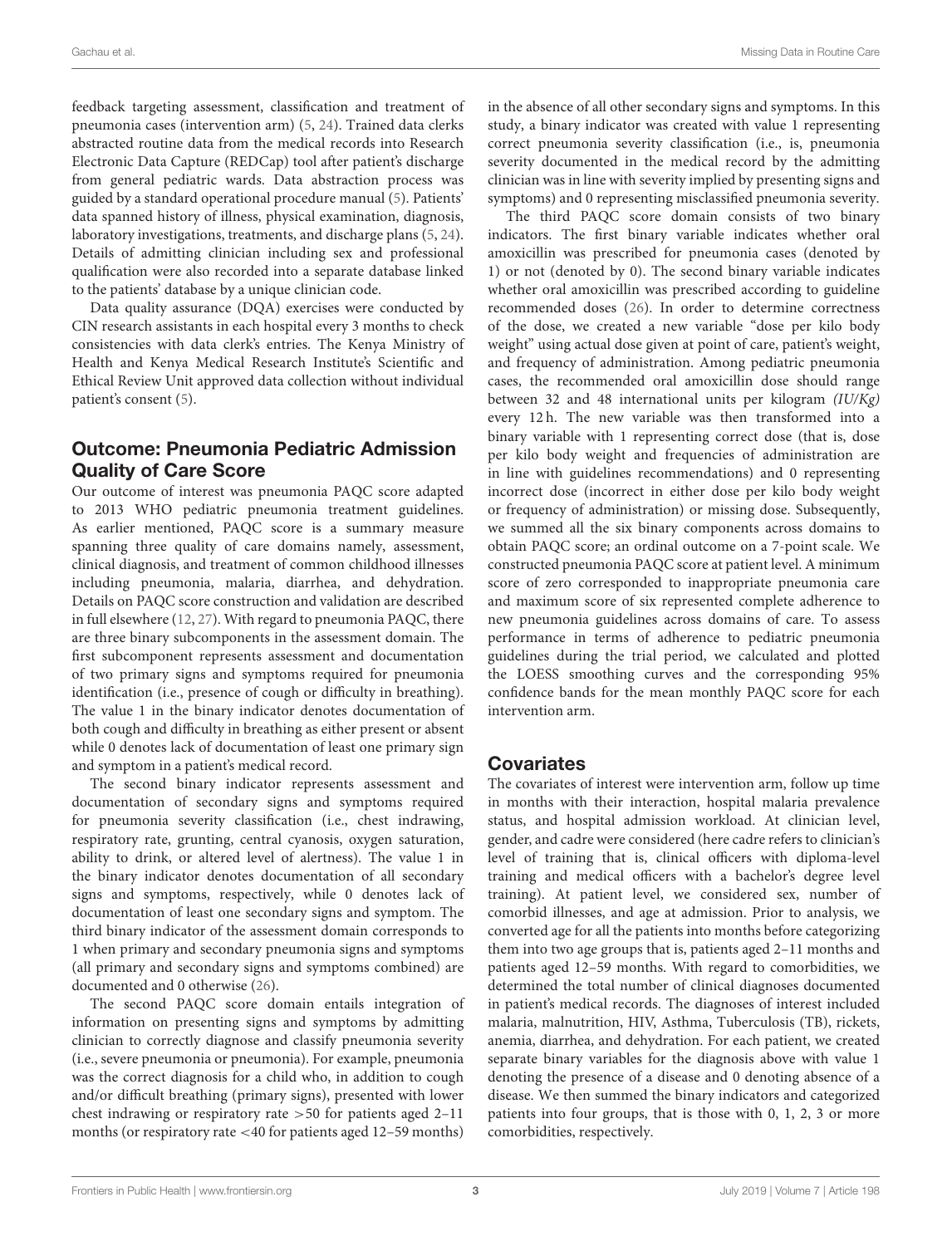## Missing Data Concepts

In the analysis of partially observed data, assumptions were made about the missingness mechanism generating the data [\(10\)](#page-10-7). Suppose Y (representing both response and independent variables) is an  $N \times p$  matrix denoting a hypothetical data set containing p variables  $(j = 1,...,p)$  for the *i*th study subject,  $(i = 1, 2, 3, \ldots, N)$ . For each study subject,  $Y_i$  can be partitioned into observed and missing components denoted by  $Y_i^{obs}$  and  $Y_i^{miss}$ , respectively. Further letting a missingness indicator  $R_i$ take the value 1 if  $Y_i$  is observed and 0 if  $Y_i$  is missing. Then according to Rubin [\(28\)](#page-11-7) data are said to be missing completely at random (MCAR) when the probability of missing values in variable is independent of the variable itself or any other observed variable in the data set that is,  $P(R_i|Y_i^{miss}, Y_i^{obs}) = P(R_i)$ . When the probability of missing values in a variable does not depend on the variable of interest but are conditionally dependent on other observed variables in the data set, then data are said to be missing at random (MAR) and denoted by  $P(R_i|Y_i^{miss}, Y_i^{obs}) =$  $P(R_i|Y_i^{obs})$ . When MAR assumption does not hold, then data are said to be Missing Not at Random (MNAR). MNAR mechanism occurs when the missingness depends on the actual value of the missed observation [\(10\)](#page-10-7).

## Investigating the Missing Data Mechanism

Before analyzing partially observed data, it was important to investigate plausible missing data mechanisms [\(10,](#page-10-7) [29\)](#page-11-8). In this study we generated binary missingness indicators  $(R<sub>i</sub>)$  for partially observed variables in the pneumonia trial data set. The binary missingness indicators were analyzed separately using a logistic regression model below

$$
logit[P(R_i)] = X_i \beta \tag{1}
$$

where  $X_i$  is a vector of fully observed variables for the ith subject. The vector  $\beta$  denotes fixed regression parameters to be estimated. When the probability of missingness is independent on fully observed variables (P-values for the regression coefficients > 0.05), a variable is said to be MCAR. On the other hand, when the probability of missingness is dependent on fully observed variables (P-values for the regression coefficients < 0.05), then MAR assumptions holds and restricting analysis to complete observations yields bias and inefficient estimates [\(10,](#page-10-7) [29,](#page-11-8) [30\)](#page-11-9). Similarly, when the probability of missingness is dependent on fully observed covariates but independent of the response variable, then covariate dependent MAR assumptions holds and restricting analysis to complete observations yields unbiased but inefficient estimates due to information loss [\(10,](#page-10-7) [29,](#page-11-8) [30\)](#page-11-9). We also used graphical methods to investigate missing data patterns underlying pneumonia trial data (Figure A1 in **[Supplementary Material](#page-10-17)**).

## Multiple Imputation

Multiple imputation (MI) involves substituting each missing value with a set of plausible values given the observed data and an imputation model [\(10,](#page-10-7) [31\)](#page-11-10). MI is commonly used assuming a MAR mechanism but can also be used when data are MNAR. Multiple imputed data sets are then analyzed using standard methods and results pooled into a single inference using Rubin's Rule [\(32\)](#page-11-11). Multiple imputation is preferred over other missing data methods such as list wise or pairwise deletion because uncertainty about the missing values is taken into account [\(10,](#page-10-7) [23,](#page-11-2) [30,](#page-11-9) [31,](#page-11-10) [33\)](#page-11-12). Additionally, MI separates imputation phase from analysis phase therefore allowing inclusion of auxiliary variables in the imputation model that are predictive of missing variables and the missingness mechanism [\(10,](#page-10-7) [23,](#page-11-2) [27,](#page-11-6) [33–](#page-11-12)[35\)](#page-11-13).

In this study, we imputed missing level 1 and level 2 variables within the joint modeling framework where replacement values are drawn from a multivariate normal distribution in a single step. Multilevel MI was implemented in the newly developed jomo and mitmil packages in R (version 3.4.3) which allows imputation of categorical variables with more than two levels in the second and higher levels of the multilevel structure [\(36\)](#page-11-14). For the ith patient nested within jth clinician in hospital l, we defined a two level JM imputation model corresponding to

$$
Y_{i,j,l}^{(1)} = X_{i,j,l}^{(1)} \beta^{(1)} + b_{j,l}^{(1)} + e_{i,j,l}^{(1)}
$$
\n
$$
Y_{j,l}^{(2)} = X_{j,l}^{(2)} \beta^{(2)} + b_{j,l}^{(2)}
$$
\n
$$
e_{i,j,l} \sim N(0, \sigma_e^2), \text{ and } (b_{j,l}^{(1)}, b_{j,l}^{(2)}) \sim N(0, \Sigma_b)
$$
\n(2)

where  $Y_{i,j,l}^{(1)}$  and  $Y_{j,l}^{(2)}$  are vectors of partially observed level 1 variables (patient's sex) and level 2 variables (clinician's sex and cadre), respectively. Predictor variables  $(X_{i,j,l}^{(1)})$  of missing patient's sex included fully observed follow-up time interacted with feedback arm, hospital admission workload and hospital malaria prevalence status, patient's PAQC score, patient's age and number of comorbid illnesses. Level 2 predictors  $(X_{j,l}^{(2)})$ for missing clinicians' sex and cadre included follow-up time interacted with feedback arm, hospital admission workload, and hospital malaria prevalence status. Column vectors  $\beta^1$  and  $\beta^2$ denote level 1 and level 2 fixed effects, respectively. A clinician random intercept  $(b_{j,l})$  was included to account for clustering at clinicians' level and to ensure compatibility with substantive models of interests. A burn-in of 1,000 updates and a 1,000 iterations between each of the 30 imputations were considered. We used trace plots to assess convergence [\(37\)](#page-11-15). Final estimates were pooled according Rubin's rules.

## Statistical Analysis

We considered two model families to analyze pneumonia trial data, that is, generalized estimating equations (GEE) and random effects models. The random effects and GEE models differ in terms of estimation and interpretation of parameter estimates [\(30\)](#page-11-9). We considered both models in order to assess the stability of inferences and conclusions within and across the two methods before and after multiple imputation.

#### Generalized Estimating Equations (GEE) Model

Generalized estimating equations (GEE) proposed by Liang and Zeger [\(38\)](#page-11-16) is a quasi-likelihood method for modeling correlated responses within the marginal (population averaged) family of models [\(29,](#page-11-8) [30\)](#page-11-9). In GEE model a working correlation structure is adopted. However, the parameter estimates in GEE model are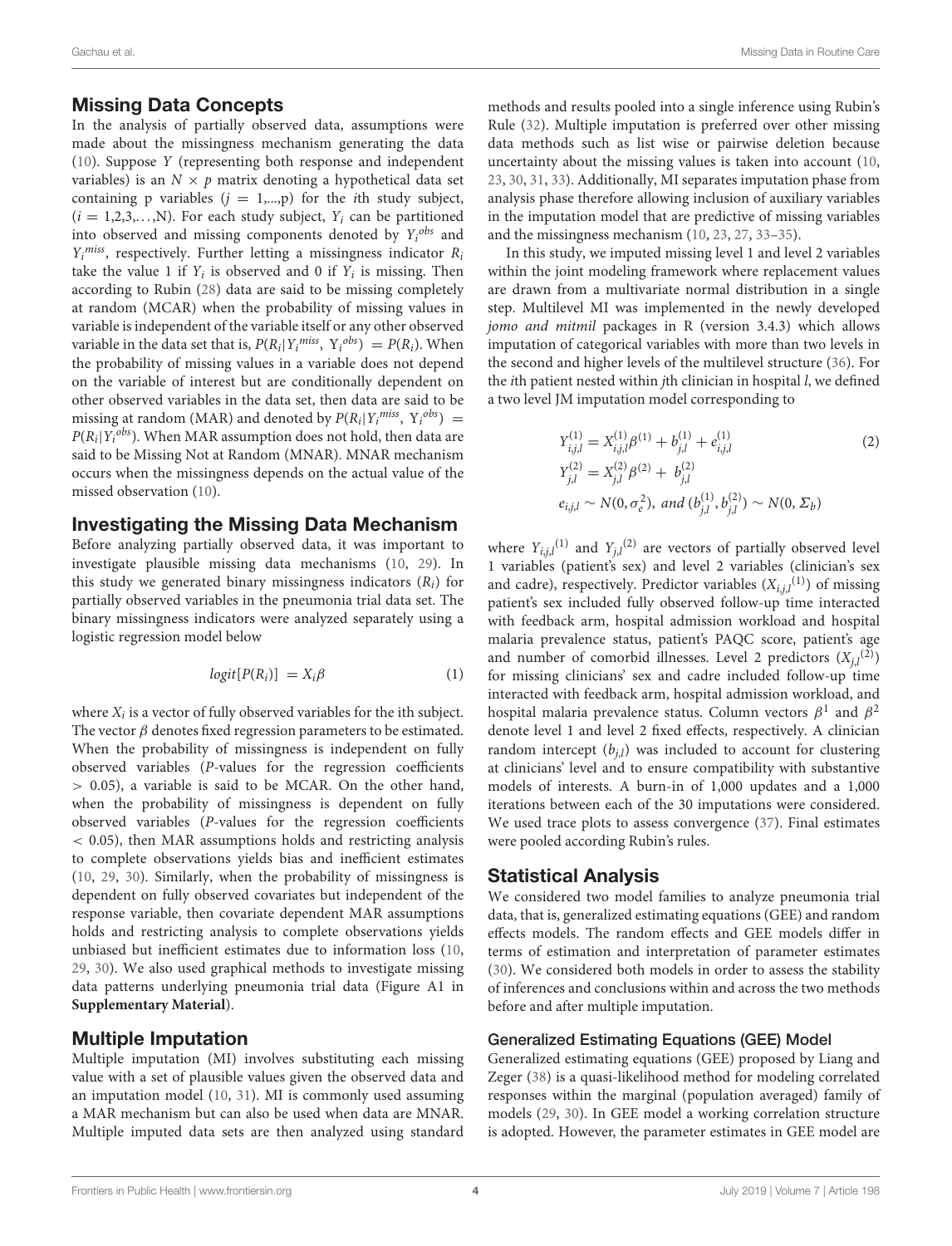consistent even when the association structure is misspecified [\(29,](#page-11-8) [39\)](#page-11-17). A GEE model is given by

$$
h^{-1}\left\{E(Y_i|X_i)\right\} = X_i\beta\tag{3}
$$

where the link function  $h^{-1}(\bullet)$  is a known function,  $X_i$  is a design matrix for the fixed effects and  $\beta$  is the vector of unknown regression parameters. The vector of regression parameters is interpreted in terms of average response over the population rather than prediction of the effect of changing covariates on a given study subject [\(29\)](#page-11-8).

When the responses are ordered and the proportional odds assumptions of parallel logits hold, the cumulative logits (proportional odds) model is considered [\(40\)](#page-11-18). For instance, considering ordered pneumonia PAQC score (outcome) for the *i*th patient nested within *j*th clinician in hospital  $l$ , the proportional odds GEE model of interest corresponds to

$$
logit[P(Y_{PACQ\ Score: i,j,l} \le k)] = \alpha_k + \beta_1 X_{age\ group: i,j,l} \tag{4}
$$

- $+$   $\beta_2 X_{patient's \ sex: \ i,j,l} + \beta_3 X_{comobidity: \ i,j,l} + \beta_4 X_{climization's \ cadre: \ j,l}$
- $+$   $\beta$ 5 $X_{clinician's \ sex: \ j,l} + \beta_6 X_{admission \ workload: \ l}$
- $+ \beta_7 X_{malaria\ prevalence: 1} + \beta_8 X_{time\ in\ months: 1} * X_{trial\ arm: 1}$

where  $\alpha_k$ ,  $k = 1,2,3,4,5,6$  are PAQC score intercepts and  $\beta$ 's are regression coefficients common across all k−1 cumulative logits.

#### Random Effects Model

In contrast to population-averaged models, random effects models are useful when drawing inferences with respect to the subject-specific parameters. Given the covariates and random effects, the responses are assumed to be conditionally independent in this model [\(29,](#page-11-8) [30\)](#page-11-9). A random effects model is denoted by

$$
h^{-1}\left\{E(Y_i|X_i)\right\} = X_i\beta + Z_i b_i
$$
\n
$$
b_i \sim N(\mathbf{0}, \Sigma)
$$
\n(5)

where  $h^{-1}(\bullet)$  is a known link function,  $X_i$  and  $Z_i$  are design matrices for the fixed effects and random effects while  $\beta$  and  $b_i$  are vectors of fixed and random parameters, respectively. The vector  $b_i$  is assumed to be sampled from a multivariate normal distribution with mean vector **0** and covariance matrix Σ. The vector of regression parameters ( $β$ ) has subject specific interpretation in terms of the transformed mean response for in individual. Considering pneumonia trial data with ordinal PAQC score as above, proportional odds random intercepts model of interest corresponds to

$$
logit[P(Y_{PACQ Score: i,j,l} \le k)]
$$
\n
$$
= \alpha_k + \beta_1 X_{age \ group: i,j,l} + \beta_2 X_{patient's \ sex: i,j,l}
$$
\n
$$
+ \beta_3 X_{comobidity: i,j,l} + \beta_4 X_{clinition's \ cadre: j,l} + \beta_5 X_{clinition's \ sex: j,l}
$$
\n
$$
+ \beta_6 X_{admission \ workload: l} + \beta_7 X_{malaria \ prevalence: l}
$$
\n
$$
+ \beta_8 X_{time \ in \ months: l} * X_{trial \ arm: l} + b_{jl}
$$

where  $\alpha_k$ ,  $k = 1,2,3,4,5,6$  are PAQC score specific intercepts, β ′ s are estimated regression coefficients (common across all  $k-1$  cumulative logits) and  $b_{i,l}$  are clinician's random intercepts. Hospital level random effects were not considered in these analyses due to the few number of clusters.

#### Statistical Tests for Multiple Parameters

We used Wald tests and likelihood-ratio tests to determine covariates with statistically significant effect on pneumonia PAQC score. The likelihood-ratio tests was used to test for statistical significance of covariates in the random effects models [\(10,](#page-10-7) [41,](#page-11-19) [42\)](#page-11-20). On the other hand, Wald tests suggested by Rubin [\(10,](#page-10-7) [41\)](#page-11-19) was used for the GEE model. The full (saturated) models contained all the covariates while the reduced (null) models dropped one covariate at a time. The tests were conducted on complete case records and after multiple imputation. Details on multi-parameter hypothesis tests after MI using Wald tests and likelihood-ratio tests are available in Carpenter and Kenward [\(10,](#page-10-7) p. 53–54) and Van Buuren [\(42,](#page-11-20) p. 157–158). All analyses were conducted in R version 3.4.3. A 5% level of significance was considered under complete case analysis and after MI of missing covariates.

## RESULTS

#### Descriptive Summaries

In total, 2,299 children aged 2–59 months were admitted in general pediatric wards with childhood pneumonia in 12 CIN hospitals during the trial period. We linked patients and clinicians' databases using unique clinician code present in both databases with a success rate of 92.5% (2,127/2,299) after exclusion of 172/2,299 case records lacking admitting clinician's information. This resulted to three levels of clustering i.e., 2,127 patients admitted by 378 clinicians in 12 hospitals. Of the 2,127 pneumonia cases, 953/2,127 (44.8%) were admitted in six hospitals assigned to enhanced A&F (intervention) arm. The number of pneumonia cases varied across hospitals with a range of 42–356 patients (**[Table 1](#page-5-0)**).

Five out of 12 hospitals were drawn from high malaria endemic regions (three control and two intervention hospitals) while the remaining seven hospitals (four control and three intervention hospitals) were drawn from low malaria regions in Kenya [\(25\)](#page-11-4). Furthermore, four in 12 hospitals were high admission workload hospitals that is, more than 1,000 pediatric admissions per annum (three control and one intervention hospitals) while 8/12 were low admission workload hospitals i.e., <1,000 pediatric admissions per annum (three control and five intervention hospitals) irrespective of admission diagnosis. On average, there were 32 clinicians per hospital with a standard deviation of nine clinicians. The number of patients per clinician ranged between 3 and 46. Majority of the admitting clinicians were clinical officer interns at 48.7% (185/378) followed by Medical officer interns at 26.2% (99/378). Clinical officer and medical officers accounted for 1.6% (6/378) each. Approximately, 21.9% (83/378) and 21.7% (82/378) clinicians had missing gender and cadre, respectively (**[Table 1](#page-5-0)**). In subsequent analyses we grouped clinicians into two cadres from the initial four. That is, clinical officers (CO) combining clinical officers and clinical officer interns and medical officers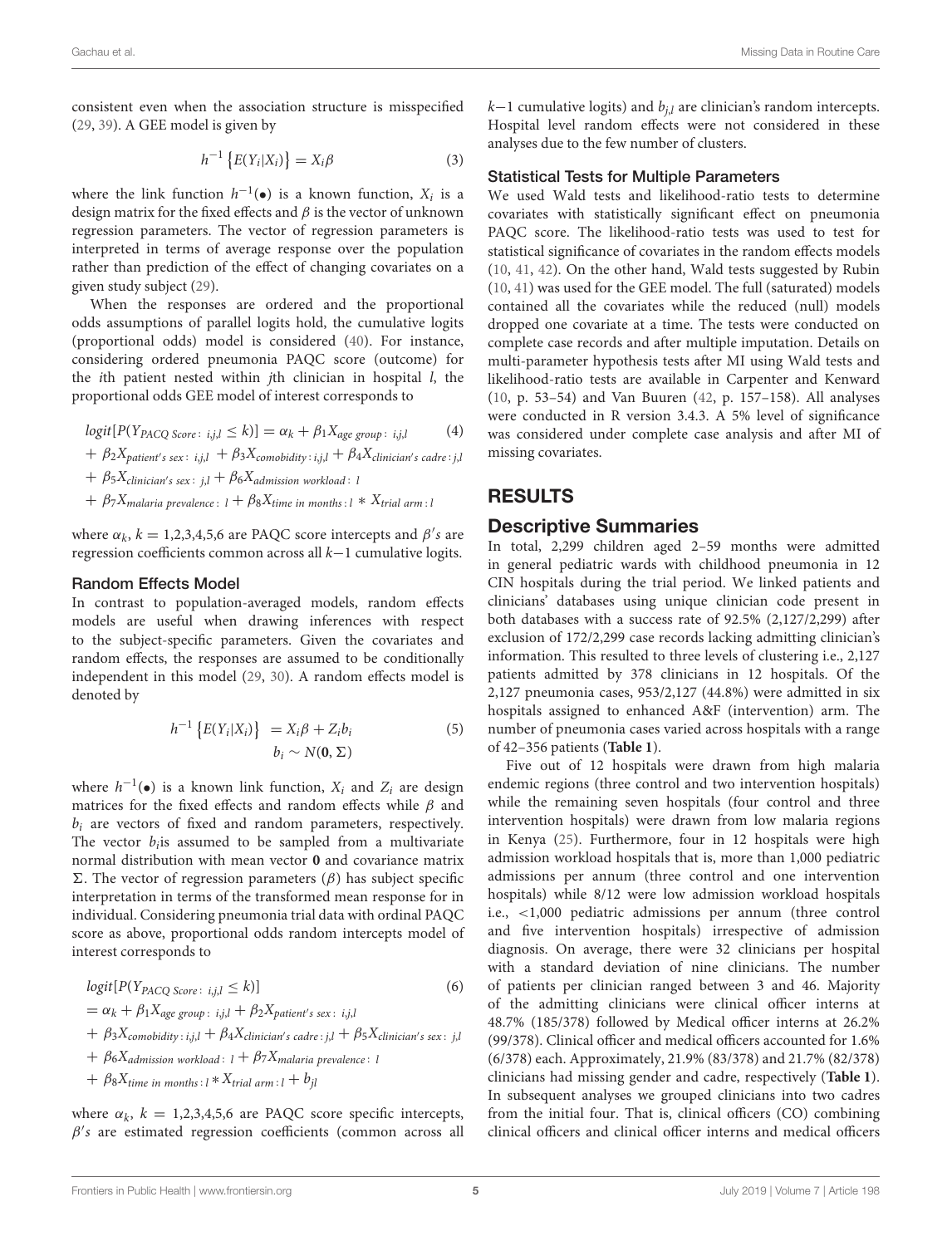<span id="page-5-0"></span>TABLE 1 | Descriptive characteristics of hospitals, clinicians and patients in pneumonia trial data.

|                                      | H <sub>1</sub>      | H <sub>2</sub> | H <sub>3</sub> | H4             | H <sub>5</sub> | H <sub>6</sub> | <b>H7</b>      | H <sub>8</sub>      | H <sub>9</sub>      | H <sub>10</sub> | H <sub>11</sub> | H <sub>12</sub> | <b>Total</b> |
|--------------------------------------|---------------------|----------------|----------------|----------------|----------------|----------------|----------------|---------------------|---------------------|-----------------|-----------------|-----------------|--------------|
| Enhanced A&F arm                     | <b>No</b>           | Yes            | No             | <b>No</b>      | Yes            | Yes            | Yes            | Yes                 | No                  | No              | No              | Yes             |              |
| Admission workload                   | Low                 | Low            | High           | Low            | Low            | High           | Low            | Low                 | Low                 | High            | High            | Low             |              |
| Malaria prevalence                   | High                | Low            | High           | Low            | Low            | Low            | High           | High                | Low                 | Low             | Low             | High            |              |
| Pneumonia admissions,                | 132                 | 215            | 210            | 243            | 110            | 356            | 63             | 167                 | 88                  | 172             | 329             | 42              | 2,127        |
| $n$ (%)                              | (6.21)              | (10.11)        | (9.87)         | (11.42)        | (5.17)         | (16.74)        | (2.96)         | (7.85)              | (4.14)              | (8.09)          | (15.57)         | (1.97)          | (100)        |
| Patients aged 2-11 months,           | 44                  | 79             | 71             | 89             | 49             | 193            | 22             | 70                  | 45                  | 99              | 129             | 13              | 903          |
| n (%)                                | (33.3)              | (36.7)         | (33.8)         | (36.6)         | (44.6)         | (54.5)         | (34.9)         | (41.9)              | (51.1)              | (57.6)          | (39.2)          | (30.95)         | (42.5)       |
| Patients aged 12-59                  | 88                  | 136            | 139            | 154            | 61             | 162            | 41             | 97                  | 43                  | 73              | 200             | 29              | 1,224        |
| months, $n$ (%)                      | (66.7)              | (63.3)         | (66.2)         | (63.4)         | (55.5)         | (45.5)         | (65.1)         | (58.1)              | (48.9)              | (42.4)          | (60.8)          | (69.1)          | (57.5)       |
| Male patients, $n$ (%)               | 80                  | 118            | 103            | 138            | 55             | 194            | 35             | 100                 | 42                  | 95              | 181             | 23              | 1,164        |
|                                      | (60.6)              | (54.9)         | (49.1)         | (56.8)         | (50.0)         | (54.5)         | (55.6)         | (59.9)              | (47.7)              | (55.2)          | (55.1)          | (54.8)          | (54.72)      |
| Female patients, $n$ (%)             | 52                  | 97             | 107            | 101            | 55             | 162            | 27             | 67                  | 46                  | 76              | 141             | 19              | 950          |
|                                      | (39.4)              | (45.1)         | (50.9)         | (41.6)         | (50.0)         | (45.5)         | (42.9)         | (40.1)              | (52.3)              | (44.2)          | (42.9)          | (45.2)          | (44.6)       |
| Missing patients sex, $n$ (%)        | $\circ$             | $\circ$        | $\circ$        | $\overline{4}$ | 0              | $\circ$        | $\mathbf{1}$   | 0                   | $\circ$             | $\mathbf{1}$    | $\overline{7}$  | $\circ$         | 13           |
|                                      | (0.0)               | (0.0)          | (0.0)          | (1.7)          | (0.0)          | (0.0)          | (1.6)          | (0.0)               | (0.0)               | (0.6)           | (2.1)           | (0.0)           | (0.6)        |
| 0 comorbidities, $n$ (%)             | 29                  | 121            | 30             | 155            | 55             | 219            | 24             | 52                  | 30                  | 70              | 191             | 19              | 995          |
|                                      | (21.9)              | (56.3)         | (14.3)         | (63.8)         | (50.0)         | (61.5)         | (38.1)         | (31.1)              | (34.1)              | (40.7)          | (58.1)          | (45.2)          | (46.8)       |
| 1 comorbidity, $n$ (%)               | 64                  | 56             | 109            | 41             | 22             | 62             | 23             | 65                  | 36                  | 51              | 87              | 17              | 633          |
|                                      | (48.5)              | (26.1)         | (51.9)         | (16.9)         | (20.0)         | (17.4)         | (36.5)         | (38.9)              | (40.9)              | (29.7)          | (26.4)          | (40.5)          | (29.8)       |
| 2 comorbidities, n (%)               | 28                  | 31             | 54             | 41             | 22             | 63             | 12             | 36                  | 14                  | 37              | 37              | 6               | 381          |
|                                      | (21.2)              | (14.4)         | (25.7)         | (16.9)         | (21.6)         | (17.7)         | (19.1)         | (21.6)              | (15.9)              | (21.5)          | (11.3)          | (14.3)          | (17.9)       |
| $3 \geq$ comorbidities, n (%)        | 11                  | $\overline{7}$ | 17             | 6              | 11             | 12             | $\overline{4}$ | 14                  | 8                   | 14              | 14              | $\circ$         | 118          |
|                                      | (8.3)               | (3.3)          | (8.1)          | (2.5)          | (10.0)         | (3.4)          | (6.4)          | (8.4)               | (9.1)               | (8.1)           | (4.3)           | (0.0)           | (5.5)        |
| Number of clinicians: $n$ (%)        | 31                  | 36             | 43             | 33             | 25             | 36             | 24             | 39                  | 32                  | 20              | 44              | 15              | 378          |
| Female clinicians, n (%)             | 15                  | 11             | 15             | 13             | $\overline{c}$ | 14             | 13             | 16                  | $\circ$             | $\circ$         | 24              | 5               | 128          |
|                                      | (54.55)             | (30.56)        | (34.9)         | (39.4)         | (8.0)          | (38.9)         | (54.2)         | (41.0)              | (0.0)               | (0.0)           | (54.6)          | (33.3)          | (33.9)       |
| Male clinicians, n (%)               | 16                  | 18             | 28             | 20             | 8              | 10             | 11             | 23                  | 3                   | $\mathbf{1}$    | 20              | 10              | 168          |
|                                      | (45.45)             | (50.0)         | (65.2)         | (60.6)         | (32.0)         | (27.8)         | (45.8)         | (59.0)              | (9.4)               | (5.0)           | (45.4)          | (66.7)          | (44.4)       |
| Clinicians with missing sex,         | $\circ$             | $\overline{7}$ | $\circ$        | $\circ$        | 15             | 12             | $\circ$        | $\circ$             | 29                  | 19              | $\circ$         | $\circ$         | 82           |
| n (%)                                | (0.0)               | (19.4)         | (0.0)          | (0.0)          | (60.0)         | (33.3)         | (0.0)          | (0.0)               | (90.6)              | (95.0)          | (0.0)           | (0.0)           | (21.7)       |
| Clinicians' cadre: CO, n (%)         | $\circ$             | $\circ$        | $\overline{0}$ | $\overline{2}$ | 3              | $\circ$        | $\circ$        | $\circ$             | 1                   | $\circ$         | $\overline{0}$  | $\circ$         | 6            |
|                                      | (0.0)               | (0.0)          | (0.0)          | (6.1)          | (12.0)         | (0.0)          | (0.0)          | (0.0)               | (3.1)               | (0.0)           | (0.0)           | (0.0)           | (1.6)        |
| Clinicians' cadre: CO                | 20                  | 18             | 31             | 20             | $\overline{c}$ | 14             | 16             | 29                  | $\mathbf{1}$        | $\circ$         | 25              | 8               | 184          |
| interns, $n$ (%)                     | (64.5)              | (50.0)         | (72.1)         | (60.6)         | (8.0)          | (38.9)         | (66.7)         | (74.4)              | (3.1)               | (0.0)           | (56.82)         | (53.3)          | (48.7)       |
| Clinicians' cadre: MO <sup>‡</sup> , | $\mathbf{1}$        | 12.8           | $\circ$        | $\circ$        | 0              | 1              | 0              | $\mathbf{1}$        | $\mathsf{O}\xspace$ | $\mathbf{1}$    | $\mathbf{1}$    | 0               | 6            |
| n(%)                                 | (3.2)               | (2.8)          | (0.0)          | (0.0)          | (0.0)          | (2.8)          | (0.0)          | (2.6)               | (0.0)               | (5.0)           | (2.3)           | (0.0)           | (1.6)        |
| Clinicians' cadre: MO                | 10                  | 10             | 12             | 11             | 5              | $\mathcal{G}$  | $\overline{7}$ | $\hbox{9}$          | $\mathbf{1}$        | $\circ$         | 18              | $\overline{7}$  | 99           |
| interns, $n$ (%)                     | (32.3)              | (27.8)         | (27.9)         | (33.3)         | (20.0)         | (25.0)         | (29.2)         | (23.1)              | (3.1)               | (0.0)           | (40.9)          | (46.7)          | (26.2)       |
| Clinicians with missing              | $\mathsf{O}\xspace$ | $\overline{7}$ | $\circ$        | $\circ$        | 15             | 12             | $\mathbf{1}$   | $\mathsf{O}\xspace$ | 29                  | 19              | $\circ$         | $\circ$         | 83           |
| cadre, $n$ (%)                       | (0.0)               | (19.4)         | (0.0)          | (0.0)          | (60.0)         | (33.3)         | (4.1)          | (0.0)               | (90.6)              | (95.0)          | (0.0)           | (0.0)           | (21.9)       |

‡*CO-Clinical Officer, MO-Medical Officer, H1–H12 denote hospitals participating in the trial.*

(MO) combining medical officers and medical officer interns, respectively. Approximately, 42% (903/2,127) of patients were aged between 2 and 11 months and 45% (950/2,127) were females. Patient's sex was missing in 0.7% (17/2,127) of case records (**[Table 1](#page-5-0)**).

Examining pneumonia PAQC score over time graphically, hospitals in the standard A&F arm (red curve) exhibited a higher mean PAQC score at baseline with no significant fluctuations over time (**[Figure 1](#page-6-0)**). On the other hand, hospitals assigned to enhanced A&F arm (blue curve) had a lower mean PAQC score at baseline which rapidly improved toward higher score in the first 6 months of follow-up. Although enhanced A&F arm's trend line surpassed that of standard A&F arm after 6 months of follow-up, the 95% confidence bands of the two intervention arms overlapped substantially (**[Figure 1](#page-6-0)**).

An assessment of missing data patterns suggested a multivariate missing data pattern (Figure A1 in **[Supplementary Material](#page-10-17)**). The missing data pattern further revealed similarities between of missing clinician's cadre and sex. That is, nearly all clinicians with missing sex had missing cadre as well. Further investigations into missing data patterns showed that missing clinicians' cadre and sex only occurred in six out of 12 hospitals (**[Figure 2](#page-6-1)**).

Logistic regression results on plausible mechanisms underlying pneumonia trial data indicated that the probability of missing patient's sex was neither dependent on the outcome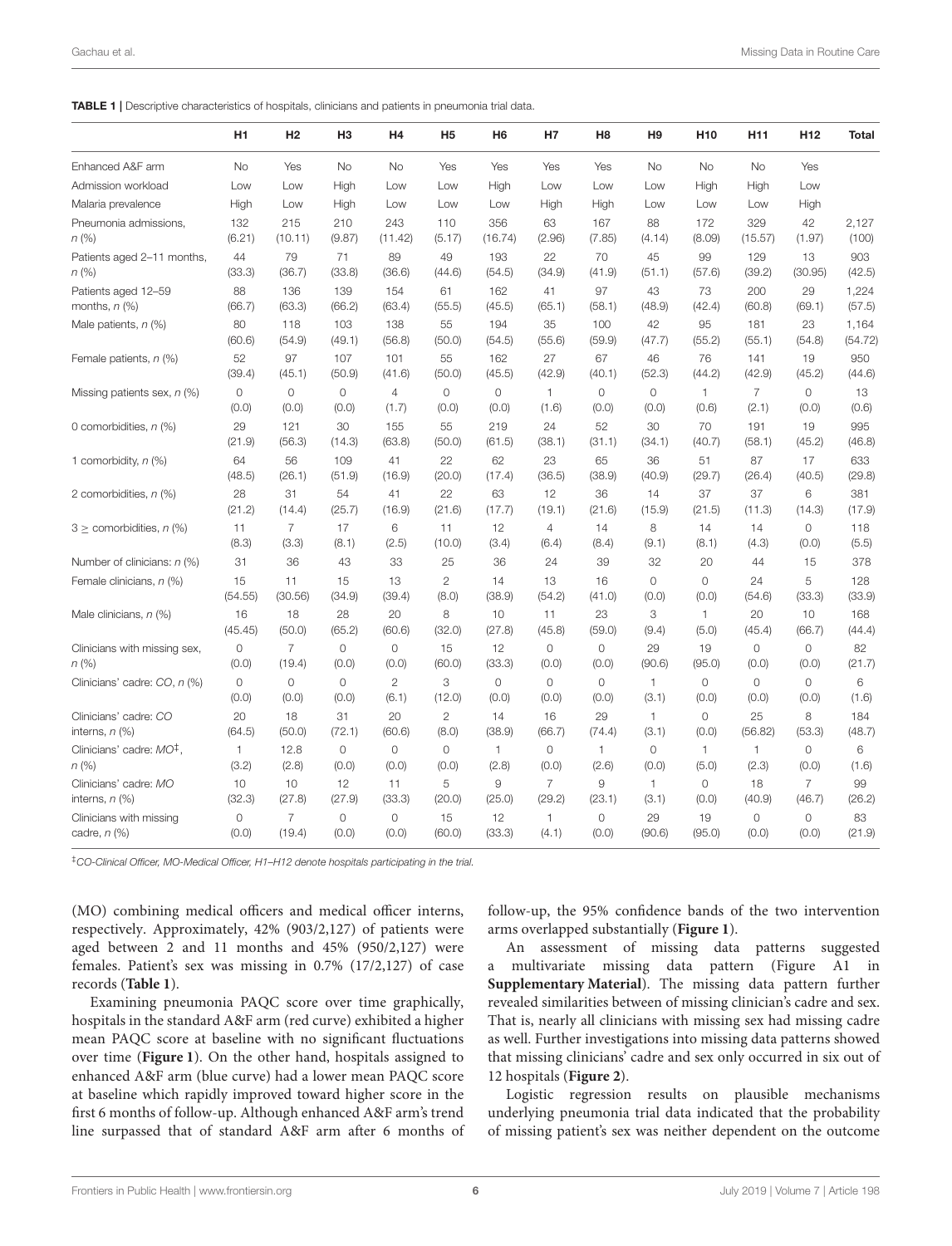(PAQC score) nor fully observed covariates (interaction between intervention arm and follow up time in months, hospital admission workload, and malaria prevalence, patient's age group, and the number of presenting comorbid illnesses). That is, the *P*-values were  $>0.05$  suggesting a MCAR mechanism (Table A1 in **[Supplementary Material](#page-10-17)**). On the other hand, the probabilities of missing clinician's cadre and gender were dependent on both the outcome and fully observed covariates suggesting evidence against MCAR (Table A1 in **[Supplementary Material](#page-10-17)**). Therefore,



we imputed missing data assuming a MAR mechanism. MI diagnostic test indicated satisfactory convergence (Figure A2 in **[Supplementary Material](#page-10-17)**).

## Random Effects and GEE Model Results

Test for proportional odds assumption was not statistically significant at 5% level ( $P = 0.17$ ). Therefore, we assumed parallel logits and fitted proportional odds models to complete case records and imputed datasets. In **[Table 2,](#page-7-0)** we present the likelihood ratio test and Wald test results for proportional odds random effects and GEE model, respectively. After MI of missing covariates, we observed consistent results between the random effects model and the GEE model in terms of statistical significance of covariates of interest (**[Table 2](#page-7-0)**). Specifically, we found statistically significant interaction effect between intervention arm and follow-up time. Similarly, admission workload at hospital level was significant at 5% level. At patients' level, age and the number of comorbidities were statistically significant while at clinicians' level, sex showed significant effect on pneumonia PAQC score (**[Table 2](#page-7-0)**).

In **[Table 3](#page-8-0)**, we present proportional odds ratios and the corresponding 95% confidence interval obtained after fitting the random intercepts model and GEE models before and after multilevel multiple imputation. Standard errors before and after MI are presented in Table A2 (**[Supplementary Material](#page-10-17)**). For the GEE model, we reported robust (empirically corrected) standard errors which were in agreement with model based (naive) standard errors (Table A2 in **[Supplementary Material](#page-10-17)**). Under complete case analysis, only 1,619/2,127 (76.1%) case records were considered.

This loss information led to larger standard errors comparison to those obtained after MI of missing covariates in both random

<span id="page-6-1"></span><span id="page-6-0"></span>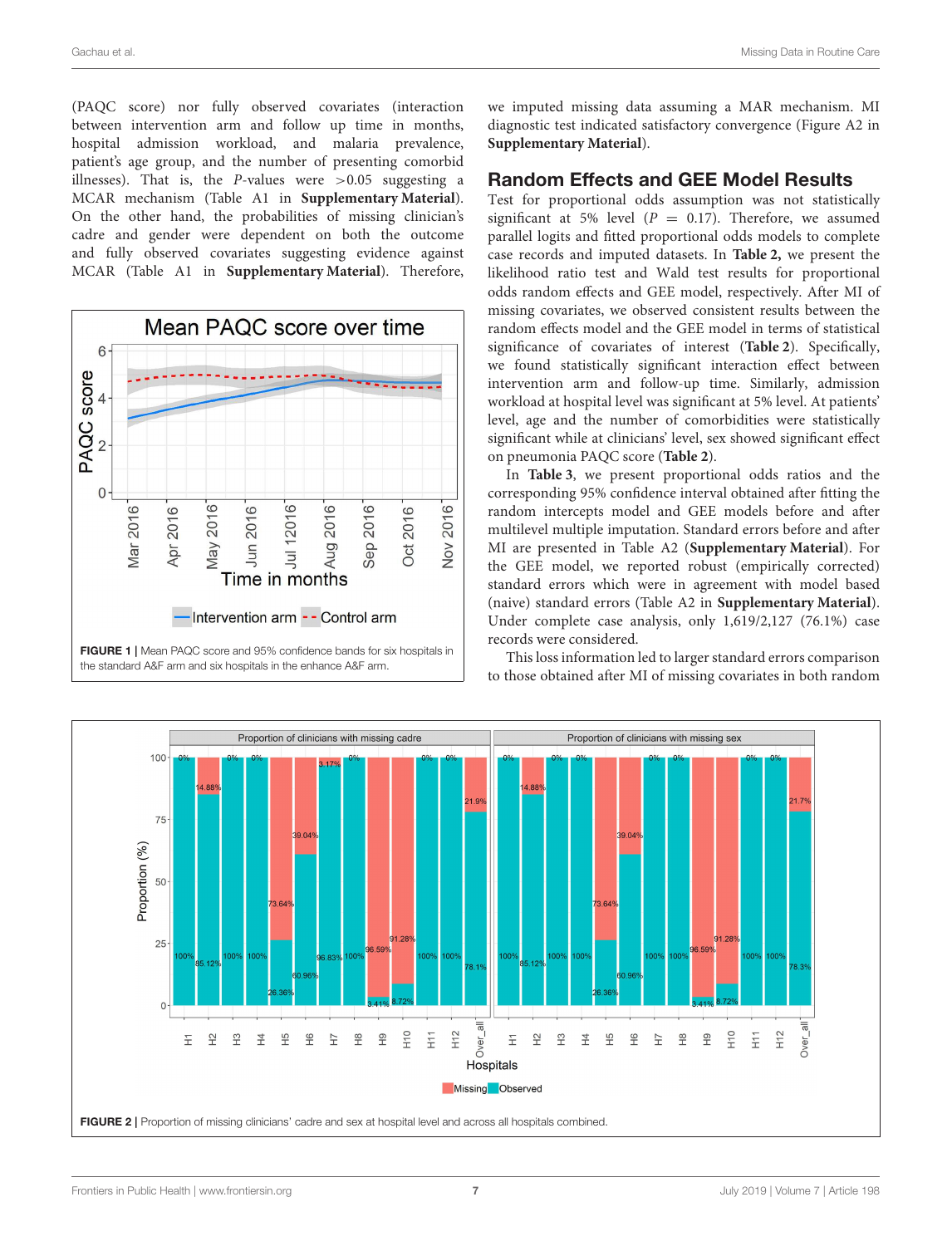<span id="page-7-0"></span>TABLE 2 | Likelihood ratio test and Wald test statistics for random effects model and GEE model under complete case analysis and after multilevel multiple imputation of missing covariates.

| <b>Effect</b>              |            | Random effects model                          |                    |                      | <b>GEE model</b>                              |         |                                            |         |  |  |
|----------------------------|------------|-----------------------------------------------|--------------------|----------------------|-----------------------------------------------|---------|--------------------------------------------|---------|--|--|
|                            |            | Complete case analysis $N =$<br>1,619 (76.1%) | $N = 2,127(100\%)$ | <b>Multilevel MI</b> | Complete case analysis<br>$N = 1,619(76.1\%)$ |         | <b>Multilevel MI</b><br>$N = 2,127(100\%)$ |         |  |  |
|                            | <b>LRT</b> | P-value                                       | <b>LRT</b>         | P-value              | <b>Wald test</b>                              | P-value | <b>Wald test</b>                           | P-value |  |  |
| Patients' age              | 3.49       | 0.06                                          | 4.66               | 0.03                 | 4.18                                          | 0.04    | 7.81                                       | 0.01    |  |  |
| Patients' sex              | 0.08       | 0.77                                          | 0.01               | 0.92                 | 0.003                                         | 0.96    | 0.02                                       | 0.88    |  |  |
| Comorbidities              | 4.46       | 0.02                                          | 4.83               | 0.03                 | 2.42                                          | 0.49    | 5.48                                       | 0.02    |  |  |
| Clinicians' sex            | 5.06       | 0.02                                          | 4.02               | 0.04                 | 6.32                                          | 0.01    | 4.47                                       | 0.03    |  |  |
| Clinicians' cadre          | 0.01       | 0.91                                          | 0.23               | 0.63                 | 1.36                                          | 0.24    | 2.96                                       | 0.08    |  |  |
| Hospital workload          | 0.143      | 0.71                                          | 3.39               | 0.04                 | 1.46                                          | 0.23    | 4.95                                       | 0.03    |  |  |
| Malaria prevalence         | 0.067      | 0.79                                          | 1.35               | 0.25                 | 0.98                                          | 0.32    | 0.012                                      | 0.91    |  |  |
| Time (months)              | 11.98      | < 0.001                                       | 14.16              | < 0.001              | 11.37                                         | 0.003   | 11.16                                      | < 0.001 |  |  |
| Enhanced A&F arm           | 28.58      | < 0.001                                       | 17.51              | < 0.001              | 28.86                                         | < 0.001 | 17.76                                      | < 0.001 |  |  |
| Time $\times$ Enhanced A&F | 14.92      | 0.02                                          | 14.16              | < 0.001              | 17.85                                         | < 0.001 | 9.45                                       | < 0.001 |  |  |

*LRT, Likelihood ratio test; A&F, Audit and feedback; MI, Multiple imputation; GEE, Generalized estimating equations.*

effects and GEE model families. Furthermore, the proportional odds ratios were consistently smaller under complete case analyses compared to those obtained after MI (**[Table 3](#page-8-0)**). These results were an indication of bias and inefficiency of parameters estimated under complete case analysis. The six PAQC score intercepts presented in **[Table 3](#page-8-0)** denote thresholds (cut points) differentiating adjacent levels of the response variable. For example, intercept 1 in **[Table 3](#page-8-0)** denote the odds of PAQC score  $= 1$  vs. PAQC score  $> 2$  for a female patient aged 2–11 months admitted with no comorbidities admitted by a male medical officer in a high workload hospitals located in high malaria prevalence region. The individual fixed effect parameters are the proportional odds ratios of individual variables on PAQC score holding all other variables in the model constant.

From study results, enhanced audit and feedback led to improve uptake of new pneumonia pediatric guideline over time. For instance, considering a patient admitted in an intervention hospital (enhanced audit and feedback arm), the odds of PAQC score = 1 vs. PAQC score  $\geq$  2 were 1.16 (95% CI: 1.02– 1.308) times higher the odds of a patients admitted in a control hospital, for a unit increase in follow-up time and holding other variables at reference levels. Likewise, for a patient admitted in an intervention hospital, the odds of PAQC score  $= 1$  vs. PAQC score  $\geq$  2 were 1.29 (95% CI: 1.17–1.482) times higher the odds of a patients admitted in a control hospital, for a unit increase in follow-up month (GEE model after MI). These interpretations hold for all other response (PAQC score) levels.

The study results also exhibited shifts in statistical significance before and after multiple imputation for selected variable. Specifically, adjusting for other variables, complete cases analysis lead to insignificant difference between low and high admission workload hospitals on levels of PAQC score in both random effects model and GEE model where the 95% CI confidence intervals contained the value 1. But after MI, the odds of higher pneumonia PAQC score in low workload hospitals were 1.12 (95% CI: 1.08–1.372) and 1.40 (95% CI: 1.103–2.063) times higher than for high workload hospitals for the random intercepts and GEE model, respectively (**[Table 3](#page-8-0)**).

With regard to random effects model, the variance component between clinicians and the corresponding standard error were inflated under complete cases analysis. A possible explanation for this results is that clinicians with missing cadre and sex were discarded under complete case analysis resulting to fewer number of clinicians (clusters) hence inflated clinicians' variability. On the other hand, all clinicians were retained after MI hence lower variability between clinicians.

# **DISCUSSION**

This study sought to investigate the effect of enhanced A&F on routine pediatric pneumonia care in 12 Kenyan hospitals during a cluster randomized trial. In the analysis we adjusted for patients, clinicians, and hospital levels factors while accounting for covariate missingness across the three levels of hierarchy. The number of pneumonia admissions varied widely across hospitals during the trial period. The outcome of interest (pneumonia PAQC score) is a composite measure representing multiple aspects of pediatric pneumonia care on a 7-point ordinal scale. The advantage of using composite outcomes over individual performance measures is increased statistical efficiency [\(43–](#page-11-21)[47\)](#page-11-22). Although we reported and analyzed a fully observed outcome, we note that variations in pneumonia PAQC on the 7-point ordinal scale was attributable to missing data in some of the subcomponents in addition to inappropriate pneumonia care across domains of care [\(12\)](#page-10-9). Specifically, missing components and those corresponding to inappropriate care were scored zero. Among covariates, clinician variables exhibited the highest proportions of missingness. Approximately 21% of all admitting clinicians had missing sex and cadre, respectively. These observations were consistent with previous results of a cluster randomized trial evaluating the effectiveness of a multifaceted intervention to improve admission pediatric care in eight Kenyan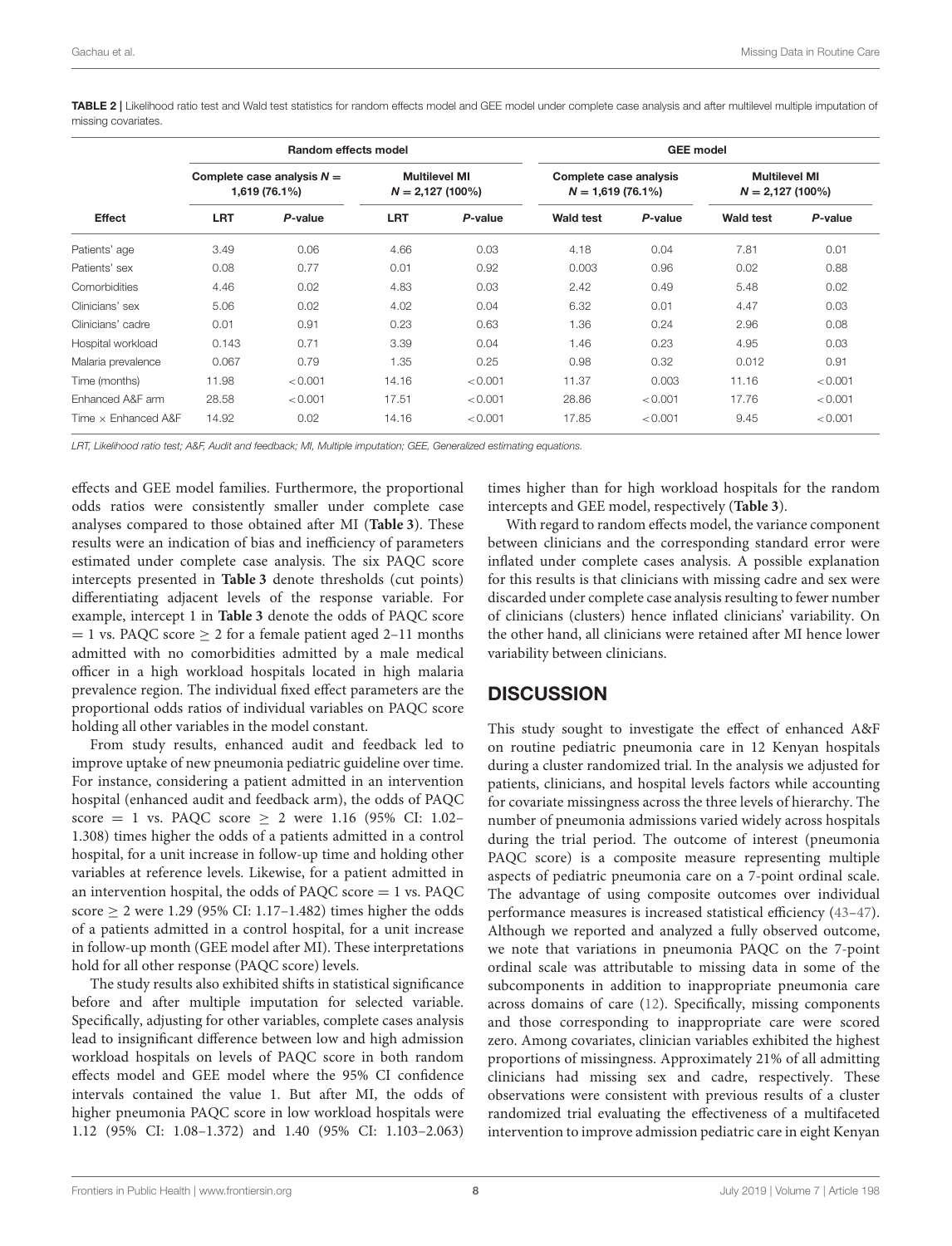<span id="page-8-0"></span>TABLE 3 | Odds ratios (95% confidence intervals) estimated under complete case analysis and after multilevel multiple imputation of missing covariates.

|                                                         |                                               | <b>Random effects model</b> |                                            |         | <b>GEE model</b>                              |          |                                            |         |  |  |
|---------------------------------------------------------|-----------------------------------------------|-----------------------------|--------------------------------------------|---------|-----------------------------------------------|----------|--------------------------------------------|---------|--|--|
| <b>Effect</b>                                           | Complete case analysis<br>$N = 1,619(76.1\%)$ |                             | <b>Multilevel MI</b><br>$N = 2,127(100\%)$ |         | Complete case analysis<br>$N = 1,619(76.1\%)$ |          | <b>Multilevel MI</b><br>$N = 2,127(100\%)$ |         |  |  |
|                                                         | <b>Odds ratios</b><br>(95% CI)                | P-value                     | <b>Odds ratios</b><br>(95% CI)             | P-value | <b>Odds ratios</b><br>(95% CI)                | P- value | Odds ratios<br>(95% CI)                    | P-value |  |  |
| Intercept: PAQC score 0                                 | Reference                                     |                             | Reference                                  |         | Reference                                     |          | Reference                                  |         |  |  |
| Intercept: PAQC score 1                                 | 0.06(0.031, 0.14)                             | < 0.001                     | 0.18(0.071, 0.375)                         | < 0.001 | 6.13 (3.188, 9.456)                           | < 0.001  | 4.18 (2.010, 6.128)                        | < 0.001 |  |  |
| Intercept: PAQC score 2                                 | $0.07$ (0.036, 0.138)                         | < 0.001                     | 0.17(0.082, 0.365)                         | < 0.001 | 7.73 (3.258, 18.316)                          | < 0.001  | 4.98 (2.056, 2.078)                        | < 0.001 |  |  |
| Intercept: PAQC score 3                                 | 0.03<br>0.22(0.11, 0.42)                      |                             | 0.53(0.251, 1.105)                         | 0.07    | 3.12 (1.345, 7.23)                            | 0.03     | 2.02 (0.852, 4.809)                        | 0.08    |  |  |
| Intercept: PAQC score 4                                 | 0.12<br>$0.67$ (0.342, 1.294)                 |                             | 1.63 (0.779, 3.427)                        | 0.67    | 1.29 (0.561, 2.981)                           | 0.56     | 0.84(0.354, 1.987)                         | 0.96    |  |  |
| Intercept: PAQC score 5                                 | 2.74 (1.401, 5.347)<br>< 0.001                |                             | 6.69 (3.166, 14.14)                        | < 0.001 | 0.44(0.192, 1.012)                            | 0.12     | 0.29(0.122, 0.678)                         | < 0.001 |  |  |
| Intercept: PAQC score 6                                 | 7.24 (3.678, 4.253)<br>< 0.001                |                             | 7.79 (8.336, 3.964)                        | < 0.001 | 0.21(0.089, 0.501)                            | < 0.001  | 0.14(0.057, 0.336)                         | < 0.001 |  |  |
| Age-group: 12-59                                        | 0.06<br>1.20 (0.991, 1.464)                   |                             | 1.19 (0.986, 1.454)                        | 0.09    | 1.15 (0.922, 1.432)                           | 0.09     | 1.16 (0.932, 1.454)                        | 0.08    |  |  |
| Patients' sex: males                                    | 0.97(0.806, 1.174)                            | 0.77                        | 0.97(0.805, 1.173)                         | 0.93    | 0.95(0.759, 1.185)                            | 0.96     | 0.95(0.760, 1.183)                         | 0.91    |  |  |
| Comorbidities: 1                                        | 0.99(0.783, 1.267)                            | 0.94                        | 0.99(0.782, 1.253)                         | 0.93    | 1.02 (0.810, 1.295)                           | 0.84     | 1.03 (0.815, 1.304)                        | 0.80    |  |  |
| Comorbidities: 2                                        | 1.01 (0.766, 1.327)                           | 0.95                        | 1.01 (0.767, 1.326)                        | 0.96    | 1.01 (0.779, 1.304)                           | 0.94     | 1.01 (0.781, 1.312)                        | 0.92    |  |  |
| Comorbidities: >3                                       | 0.63(0.398, 0.985)                            | 0.04                        | $0.61$ (0.387, 0.955)                      | 0.03    | 1.37 (0.906, 2.063)                           | 0.14     | 1.41 (0.937, 2.126)                        | 0.09    |  |  |
| Clinicians' sex: female                                 | 1.51 (1.057, 2.183)                           | 0.02                        | 1.53 (1.064, 2.195)                        | 0.02    | 1.44 (1.095, 1.910)                           | 0.01     | 1.45 (1.106, 1.894)                        | 0.01    |  |  |
| Clinicians' cadre: MO                                   | 1.02 (0.709, 1.468)                           | 0.91                        | 1.04 (0.720, 1.49)                         | 0.98    | 1.18 (0.878, 1.582)                           | 0.24     | 1.20 (0.888, 1.611)                        | 0.18    |  |  |
| Hospital workload: low                                  | 0.93(0.624, 1.376)                            | 0.71                        | 1.12 (1.080, 1.372)                        | 0.04    | 1.42 (0.974, 2.068)                           | 0.23     | 1.40 (1.103, 2.063)                        | 0.02    |  |  |
| Malaria prevalence: low                                 | 0.95(0.644, 1.401)                            | 0.79                        | 0.94(0.640, 1.389)                         | 0.25    | 1.18 (0.748, 1.865)                           | 0.32     | 1.18 (0.742, 1.87)                         | 0.95    |  |  |
| Time (months)                                           | 1.05 (0.969, 1.145)                           | 0.22                        | 1.05 (0.967, 1.141)                        | 0.81    | 0.99(0.904, 1.094)                            | 0.86     | 0.99(0.905, 1.103)                         | 0.40    |  |  |
| Enhanced A&F arm                                        | 0.18(0.095, 0.349)                            | < 0.001                     | 0.18(0.093, 0.341)                         | < 0.001 | 0.11(0.054, 0.227)                            | < 0.001  | 0.11(0.053, 0.236)                         | < 0.001 |  |  |
| Time $\times$ Enhanced A&F                              | 1.15 (1.018, 1.307)                           | 0.02                        | 1.16 (1.020, 1.308)                        | < 0.001 | 1.27 (1.125, 1.484)                           | < 0.001  | 1.29 (1.117, 1.482)                        | < 0.001 |  |  |
| Variance (standard error)<br>between random clinicians' | 1.328(1.151)                                  |                             | 1.161 (1.073)                              |         |                                               |          |                                            |         |  |  |

intercepts

*SE, Standard Error; CI, Confidence interval; MO, Medical Officer; A&F, Audit and feedback.*

hospitals [\(10,](#page-10-7) [48\)](#page-11-23). In the said study, 14 and 20% of the clinicians had missing sex and years of experience, respectively.

In contrast, patient level variables were fully observed except patient's sex which had <1% missingness. The sharp contrast missingness between clinicians and patients level variables could be due the fact that continued CIN audit and feedback reports focus on the documentation of patient level variables rather than documentation of clinicians' characteristics. Through preliminary investigations, we established that missing clinicians' characteristics occurred in six out of 12 hospitals participating in the trial. The patterns of missingness in the two clinicians level variables was highly correlated. That is, clinicians who did not document their sex were also likely not to document their cadre and vice versa.

To alleviate bias and inefficiency, we used multiple imputation within the joint modeling (JM) imputation framework assuming a MAR mechanism [\(10,](#page-10-7) [30,](#page-11-9) [31\)](#page-11-10). Although JM imputation framework does not address the full range of complexities that are typical of multilevel data [\(22,](#page-11-24) [23\)](#page-11-2), it was preferred due to its flexibility coupled with recent statistical software developments in handling categorical variables with more than two levels in second and higher levels of hierarchy [\(36\)](#page-11-14).

Consistent with our expectations, results demonstrated that multilevel imputation led to more precise parameter estimates

compared to complete case analyses in both random effects and GEE models. Adjusting for patients, clinicians and hospital level factors, enhanced A&F improved uptake and adherence to recommended pediatric pneumonia guidelines over time among children aged 2–59 months admitted in six CIN hospitals during the trial period compared to standard A&F on general inpatient pediatric care. The significant difference in the uptake of the pneumonia guidelines between the intervention arms could be due to difference in baseline performance observed in the Loess curves. That is, control hospitals exhibited high baseline performance (on average) thus leaving smaller room for improvement compared to low baseline performance in the enhanced A&F arm hence larger room for improvement over time. These results were consistent with those of the primary analysis [\(24\)](#page-11-3).

A key difference between our study and that primary analysis is that whereas we analyzed a composite outcome spanning three quality of care domain, Ayieko et al. [\(24\)](#page-11-3) considered proportion of patients with correct pneumonia classification and treatment, respectively. Furthermore, our study accounted for clinicians' characteristics in addition to patients and hospitals level characteristics accounted for in the primary analysis. From results, the quality of pneumonia care differed between male and female clinicians. It was also evident that junior clinicians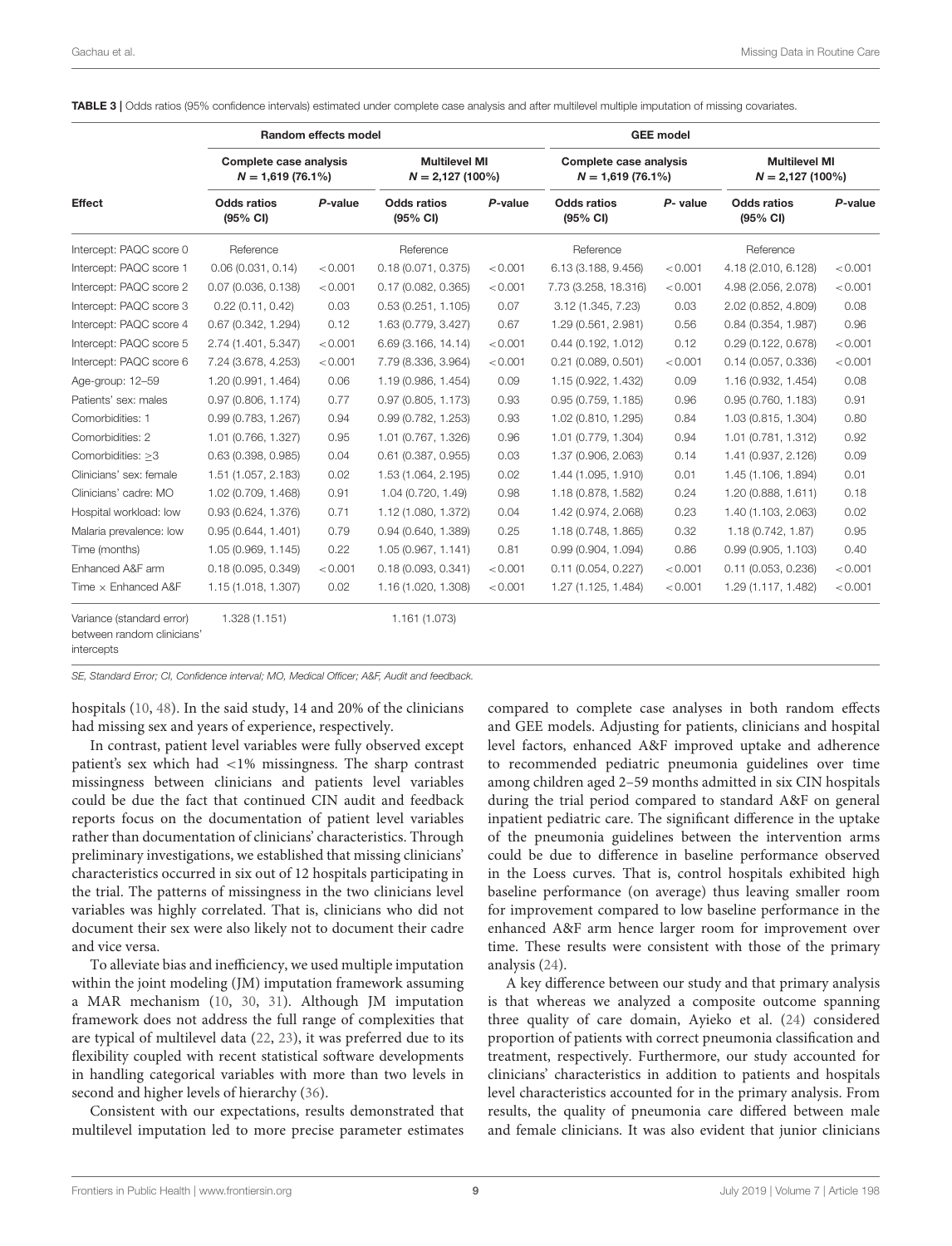(medical officers and clinical officer interns) were responsible for much care during the trial period. However, the quality of care provided did not differ between the cadres. The high number of interns is an indication that hospitals in the trial were teaching and referral hospitals.

## Strengths and Implications of the Study

In this study, we investigated plausible missing data mechanism underlying pneumonia trial data. Though often ignored, this step is important in assessing and understanding the implications of missingness in a given data set under analysis. That is, inefficient estimates or both biased and inefficient estimates. In addition to missing data mechanism, we evaluated missing data patterns underlying the trial data set. This was useful in revealing trends and gaps in the quality of routine care. Insight into such information is useful when designing cost effective follow-up or new interventions programmes for optimal and efficient utilization of already stretched resources [\(49\)](#page-11-25). For instance, based on our study results, a follow up intervention programme aimed at improving documentation and reporting of clinician characteristics should be directed to specific hospitals low documentation of clinicians' level data while resources in hospitals with good documentation practices should be directed elsewhere.

To address missing data, we employed recent statistical software tools to impute missing variables in routine pediatric data. Our choice of imputation tools and method was in consideration of the hierarchical structure of the data and type of variables in the data set. This ensured compatibility between imputation and analysis models of interest thus minimizing bias in parameter estimates [\(10,](#page-10-7) [23\)](#page-11-2). Further, our choice of proportion odds models to analyze the ordinal outcome was ascertained through formal test further enhancing the validity of our study results. In instances when the proportional odds assumptions are violated, multinomial logistic regression model is recommended [\(40\)](#page-11-18). In contrast to previous studies reporting quality of inpatient pediatric routine care in CIN hospitals [\(3,](#page-10-2) [13,](#page-10-12) [15\)](#page-10-10), our study accounted for clinicians who are essential for the delivery of health intervention [\(16\)](#page-10-11). Ignoring variation at clinician level may lead to biased estimates, overestimation or underestimation of variations in other levels of clustering [\(50\)](#page-11-26).

# LIMITATIONS

A limitation of this study is that we relied on data collected after patient discharge. Therefore, we are unable to ascertain if patients received pneumonia care as documented by health workers [\(24\)](#page-11-3). We imputed missing data assuming MAR mechanism. Therefore, sensitivity analyses will be undertaken to explore the robustness of the inferences to MAR assumptions.

# **CONCLUSION**

Adjusting for hospitals, admitting clinicians, and patient level factors, enhanced audit, and feedback improved uptake of WHO recommended pediatric pneumonia guidelines compared

to standard audit and feedback. Additionally, female clinicians and hospitals with low admission workload were associated with higher uptake of the new pediatric pneumonia guidelines during the trial period. In both random effects and marginal model, parameter estimates were biased and inefficient under complete case analysis. Therefore, multiple imputation is recommended. When analyzing partially observed data with more than one level of clustering, it is paramount to accounts for the hierarchical structure in the imputation model to ensure compatibility with analysis models of interest and hence alleviate bias.

# ETHICS STATEMENT

The Kenya Ministry of Health and Kenya Medical Research Institute's Scientific and Ethical Review Unit approved the use of de-identified patient data obtained through retrospective review of medical records without individual patient consent.

# AUTHOR CONTRIBUTIONS

SG conducted the analyses. Feedback on the analytic approach was provided by EN, NO, PA, and ME. SG drafted the initial manuscript with feedback on subsequent drafts provided by all authors who then approved the final manuscript.

# FUNDING

This work was supported through the DELTAS Africa Initiative Grant No. 107754/Z/15/Z-DELTAS Africa SSACAB. The DELTAS Africa Initiative is an independent funding scheme of the African Academy of Sciences (AAS)'s Alliance for Accelerating Excellence in Science in Africa (AESA) and supported by the New Partnership for Africa's Development Planning and Coordinating Agency (NEPAD Agency) with funding from the Wellcome Trust (Grant No. 107754/Z/15/Z) and the UK government. The views expressed in this publication are those of the author(s) and not necessarily those of AAS, NEPAD Agency, Wellcome Trust or the UK government.

Funds from the Wellcome Trust (Grant No. 097170) awarded to ME as a senior Fellowship together with additional funds from a Wellcome Trust core grant awarded to the KEMRI-Wellcome Trust Research Programme (Grant No. 092654) supported CIN data collection.

# ACKNOWLEDGMENTS

We would like to thank the Ministry of Health who gave permission for this work to be developed and have supported the implementation of the CIN together with the county health executives and all hospital management teams. We are grateful to the Kenya Pediatric Association for promoting the aims of the CIN and the support they provide through their officers and membership. We also thank the hospital teams involved in service delivery for the sick child. This work is published with the permission of the Director of KEMRI. The CIN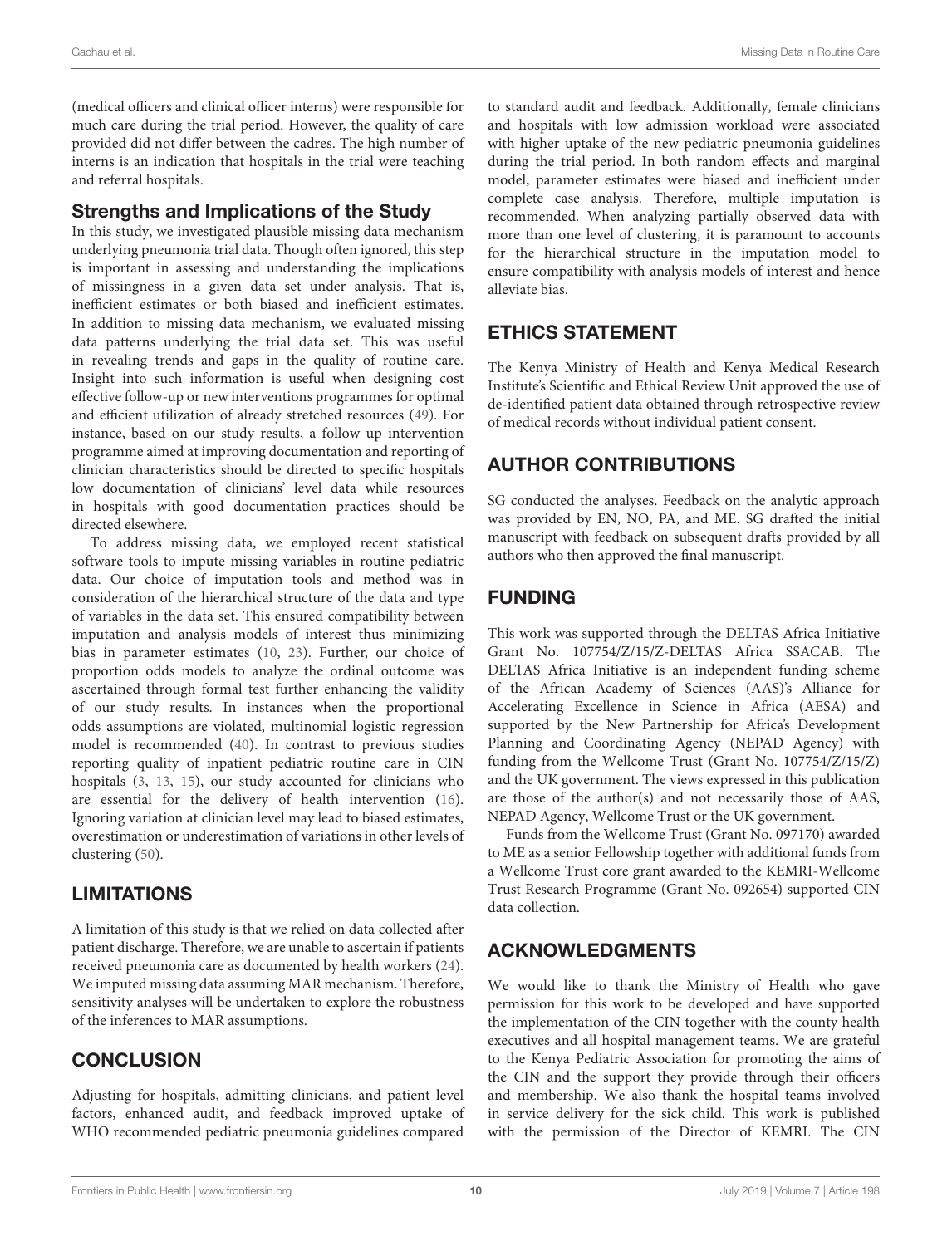team who contributed to the design of the data collection tools, conduct of the work, collection of data, and data quality assurance that form the basis of this report and who saw and approved the report's findings include: Grace Irimu, Samuel Akech, Ambrose Agweyu, Michuki Maina, Jacquie Oliwa, David Gathara, Paul Mwaniki, Morris Ogero, James Wafula, Thomas Julius, George Mbevi, Mercy Chepkirui, Abraham Lagat, Lucas Malla (KEMRI-Wellcome Trust Research Programme); Samuel N'garng'ar (Vihiga County Hospital), Ivan Muroki (Kakamega County Hospital), David Kimutai and Loice Mutai (Mbagathi County Hospital), Caren Emadau and Cecilia Mutiso (Mama Lucy Kibaki Hospital), Charles Nzioki (Machakos Level 5 Hospital), Francis Kanyingi and Agnes Mithamo (Nyeri County Hospital), Margaret Kuria (Kisumu East County Hospital), Samuel Otido (Embu County Hospital), Grace Wachira and Alice Kariuki (Karatina County Hospital), Peris Njiiri (Kerugoya County Hospital), Rachel Inginia and Melab Musabi (Kitale County Hospital), Hilda Odeny (Busia County Hospital), Grace

# **REFERENCES**

- <span id="page-10-0"></span>1. Harries AD, Zachariah R, Maher D. The power of data: using routinely collected data to improve public health programmes and patient outcomes in low-and middle-income countries. Trop Med Inter Health. (2013) 18:1154–6. doi: [10.1111/tmi.12159](https://doi.org/10.1111/tmi.12159)
- <span id="page-10-1"></span>2. Omore R, Tate JE, O'Reilly CE, Ayers T, Williamson J, Moke F, et al. Epidemiology, seasonality and factors associated with rotavirus infection among children with moderate-to-severe diarrhea in rural western Kenya, 2008–2012: the global enteric multicenter study (GEMS). PLoS ONE[. \(2016\) 11:e0160060. doi: 10.1371/journal.pone.0](https://doi.org/10.1371/journal.pone.0160060) 160060
- <span id="page-10-2"></span>3. Gachau S, Ayieko P, Gathara D, Mwaniki P, Ogero M, Akech S, et al. Does audit and feedback improve the adoption of recommended practices? Evidence from a longitudinal observational study of an emerging clinical network in Kenya. BMJ Global Health. (2017) 2:e000468. doi: [10.1136/bmjgh-2017-000468](https://doi.org/10.1136/bmjgh-2017-000468)
- 4. Ivers N, Jamtvedt G, Flottorp S, Young JM, Odgaard-Jensen J, French SD, et al. Audit and feedback: effects on professional practice and healthcare outcomes. Cochrane Database Syst Rev. (2012) 13:CD000259. doi: [10.1002/14651858.CD000259.pub3](https://doi.org/10.1002/14651858.CD000259.pub3)
- <span id="page-10-3"></span>5. Ayieko P, Irimu G, English M. Effect of enhanced feedback to hospitals that are part of an emerging clinical information network on uptake of revised childhood pneumonia treatment policy: study protocol for a cluster randomized trial. Trials[. \(2017\) 18:416. doi: 10.1186/s13063-017-](https://doi.org/10.1186/s13063-017-2152-8) 2152-8
- <span id="page-10-16"></span>6. English M. Designing a theory-informed, contextually appropriate intervention strategy to improve delivery of paediatric services in Kenyan hospitals. Implement Sci[. \(2013\) 8:39. doi: 10.1186/1748-59](https://doi.org/10.1186/1748-5908-8-39) 08-8-39
- <span id="page-10-4"></span>7. Tuti T, Bitok M, Paton C, Makone B, Malla L, Muinga N, et al. Innovating to enhance clinical data management using non-commercial and open source solutions across a multi-center network supporting inpatient pediatric care and research in Kenya. J Am Med Inform Assoc. (2016) 23:184–92. doi: [10.1093/jamia/ocv028](https://doi.org/10.1093/jamia/ocv028)
- <span id="page-10-5"></span>8. Lloyd JE, Obradović J, Carpiano RM, Motti-Stefanidi F. JMASM 32: multiple imputation of missing multilevel, longitudinal data: a case when practical considerations trump best practices? J Modern Appl Stat Method. (2013) 12:29. doi: [10.22237/jmasm/1367382480](https://doi.org/10.22237/jmasm/1367382480)
- <span id="page-10-6"></span>9. Houngbo PT, Buning TDC, Bunders J, Coleman HL, Medenou D, Dakpanon L, et al. Ineffective healthcare technology management in Benin's public health sector: the perceptions of key actors and their ability to

Ochieng and Lydia Thuranira (Kiambu County Hospital); Priscilla Oweso (Vihiga County Hospital), Ernest Namayi (Mbale Rural Health and Demonstration Centre), Benard Wambani and Samuel Soita (Kakamega Provincial General Hospital), Joseph Nganga (Mbagathi District Hospital), Margaret Waweru and John Karanja (Kiambu County Hospital), Susan Owano (Mama Lucy Kibaki Hospital), Esther Muthiani (Machakos Level 5 Hospital), Alfred Wanjau (Nyeri Level 5 hospital), Larry Mwallo (Kisumu East District Hospital), Lydia Wanjiru (Embu Provincial General Hospital), Consolata Kinyua (Karatina District Hospital), Mary Nguri (Kerugoya District Hospital), and Dorothy Munjalu (Kitale District Hospital).

# SUPPLEMENTARY MATERIAL

<span id="page-10-17"></span>The Supplementary Material for this article can be found [online at: https://www.frontiersin.org/articles/10.3389/fpubh.](https://www.frontiersin.org/articles/10.3389/fpubh.2019.00198/full#supplementary-material) 2019.00198/full#supplementary-material

address the main problems. Inter J Health Policy Manag. (2017) 6:587. doi: [10.15171/ijhpm.2017.17](https://doi.org/10.15171/ijhpm.2017.17)

- <span id="page-10-7"></span>10. Carpenter JR, Kenward MG. Multiple Imputation and Its Applications. Chichester: John Wiley & Sons (2013).
- <span id="page-10-8"></span>11. Rombach I, Gray AM, Jenkinson C, Murray DW, Rivero-Arias O. Multiple imputation for patient reported outcome measures in randomised controlled trials: advantages and disadvantages of imputing at the item, subscale or composite score level. BMC Med Res Methodol. (2018) 18:87. doi: [10.1186/s12874-018-0542-6](https://doi.org/10.1186/s12874-018-0542-6)
- <span id="page-10-9"></span>12. Opondo C, Allen E, Todd J, English M. The paediatric admission quality of care (PAQC) score: designing a tool to measure the quality of early inpatient paediatric care in a low-income setting. Trop Med Inter Health. (2016) 21:1334–45. doi: [10.1111/tmi.12752](https://doi.org/10.1111/tmi.12752)
- <span id="page-10-12"></span>13. Thomas J, Ayieko P, Ogero M, Gachau S, Makone B, Nyachiro W, et al. Blood transfusion delay and outcome in county hospitals in Kenya. Am J Trop Med Hyg. (2017) 96:511–7. doi: [10.4269/ajtmh.16-0735](https://doi.org/10.4269/ajtmh.16-0735)
- 14. Gathara D, English M, van Hensbroek MB, Todd J, Allen E. Exploring sources of variability in adherence to guidelines across hospitals in low-income settings: a multi-level analysis of a cross-sectional survey of 22 hospitals. Implement Sci[. \(2015\) 10:1. doi: 10.1186/s13012-015-](https://doi.org/10.1186/s13012-015-0245-x) 0245-x
- <span id="page-10-10"></span>15. Agweyu A, Lilford RJ, English M. Appropriateness of clinical severity classification of new WHO childhood pneumonia guidance: a multihospital, retrospective, cohort study. Lancet Glob Health. (2018) 6:e74–83. doi: [10.1016/S2214-109X\(17\)30448-5](https://doi.org/10.1016/S2214-109X(17)30448-5)
- <span id="page-10-11"></span>16. Rowe AK, de Savigny D, Lanata CF, Victora CG. How can we achieve and maintain high-quality performance of health workers in low-resource settings? Lancet[. \(2005\) 366:1026–35. doi: 10.1016/S0140-6736\(05\)6](https://doi.org/10.1016/S0140-6736(05)67028-6) 7028-6
- <span id="page-10-13"></span>17. Gachau S, Irimu G, Ayieko P, Akech S, Agweyu A, English M. Prevalence, outcome and quality of care among children hospitalized with severe acute malnutrition in Kenyan hospitals: a multi-site observational study. PLoS ONE[. \(2018\) 13:e0197607. doi: 10.1371/journal.pone.0](https://doi.org/10.1371/journal.pone.0197607) 197607
- <span id="page-10-14"></span>18. Hau DK, Chami N, Duncan A, Smart LR, Hokororo A, Kayange NM, et al. Post-hospital mortality in children aged 2–12 years in Tanzania: a prospective cohort study. PLoS ONE. (2018) 13:e0202334. doi: [10.1371/journal.pone.0202334](https://doi.org/10.1371/journal.pone.0202334)
- <span id="page-10-15"></span>19. Ogero M, Ayieko P, Boniface Makone TJ, Malla L, Oliwa J, Irimu G, et al. An observational study of monitoring of vital signs in children admitted to Kenyan hospitals: an insight into the quality of nursing care? J Glob Health. (2018) 8:010409. doi: [10.7189/jogh.08.010409](https://doi.org/10.7189/jogh.08.010409)